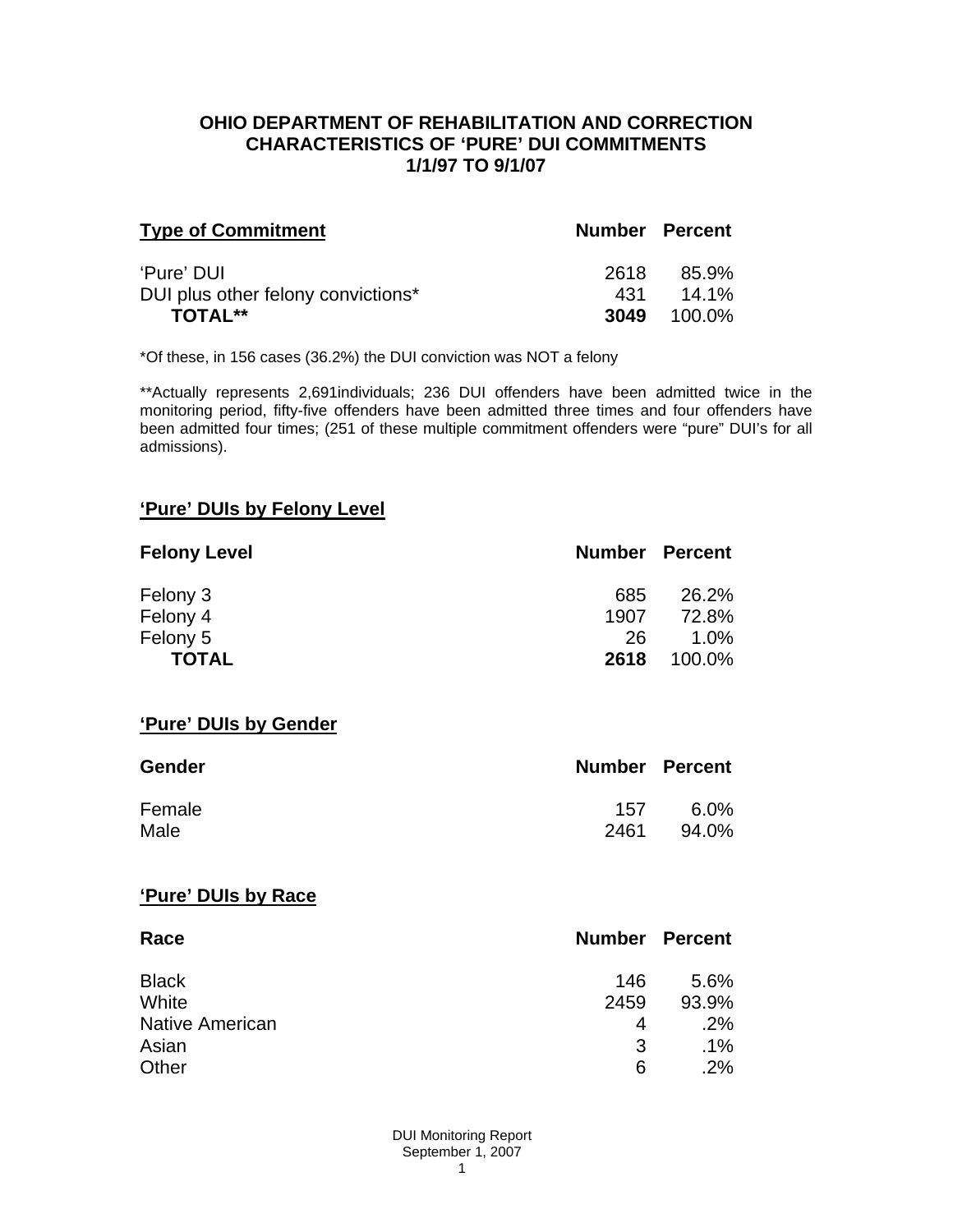# **'Pure' DUIs by Age at Commitment**

| <b>Age at Commitment</b> | <b>Number</b> | <b>Percent</b> |
|--------------------------|---------------|----------------|
| 25 and under             | 121           | 4.6%           |
| 26 to 30                 | 320           | 12.2%          |
| 31 to 35                 | 432           | 16.5%          |
| 36 to 40                 | 577           | 22.0%          |
| 41 to 45                 | 598           | 22.8%          |
| 46 to 50                 | 358           | 13.7%          |
| Over 50                  | 212           | 8.1%           |

| Range = $19$ to $77$ | Median = $39$ |
|----------------------|---------------|
| Mean $=$ 39.2        | Mode $= 44$   |

# **'Pure' DUIs by Security Classification**

| <b>Security Level</b>                | <b>Number Percent</b> |        |
|--------------------------------------|-----------------------|--------|
| Level 1-A                            | 243                   | 9.3%   |
| Level 1-B                            | 1902                  | 72.7%  |
| Level 2                              | 321                   | 12.3%  |
| Level 3*                             | 151                   | 5.8%   |
| Level 4-B                            |                       | $.0\%$ |
| *Includes inmates still in reception |                       |        |

# **'Pure' DUIs by County of Commitment**

| <b>County of Commitment</b> | <b>Number</b> | <b>Percent</b> |
|-----------------------------|---------------|----------------|
| Cuyahoga                    | 237           | 9.1%           |
| Summit                      | 190           | 7.3%           |
| <b>Stark</b>                | 170           | 6.5%           |
| Hamilton                    | 151           | 5.8%           |
| <b>Butler</b>               | 122           | 4.7%           |
| Lorain                      | 109           | 4.2%           |
| Franklin                    | 109           | 4.2%           |
| Clermont                    | 103           | 3.9%           |
| Lake                        | 99            | 3.8%           |
| Warren                      | 74            | 2.8%           |
| Portage                     | 65            | 2.5%           |
| <b>All Other Counties</b>   | 1189          | 45.2%          |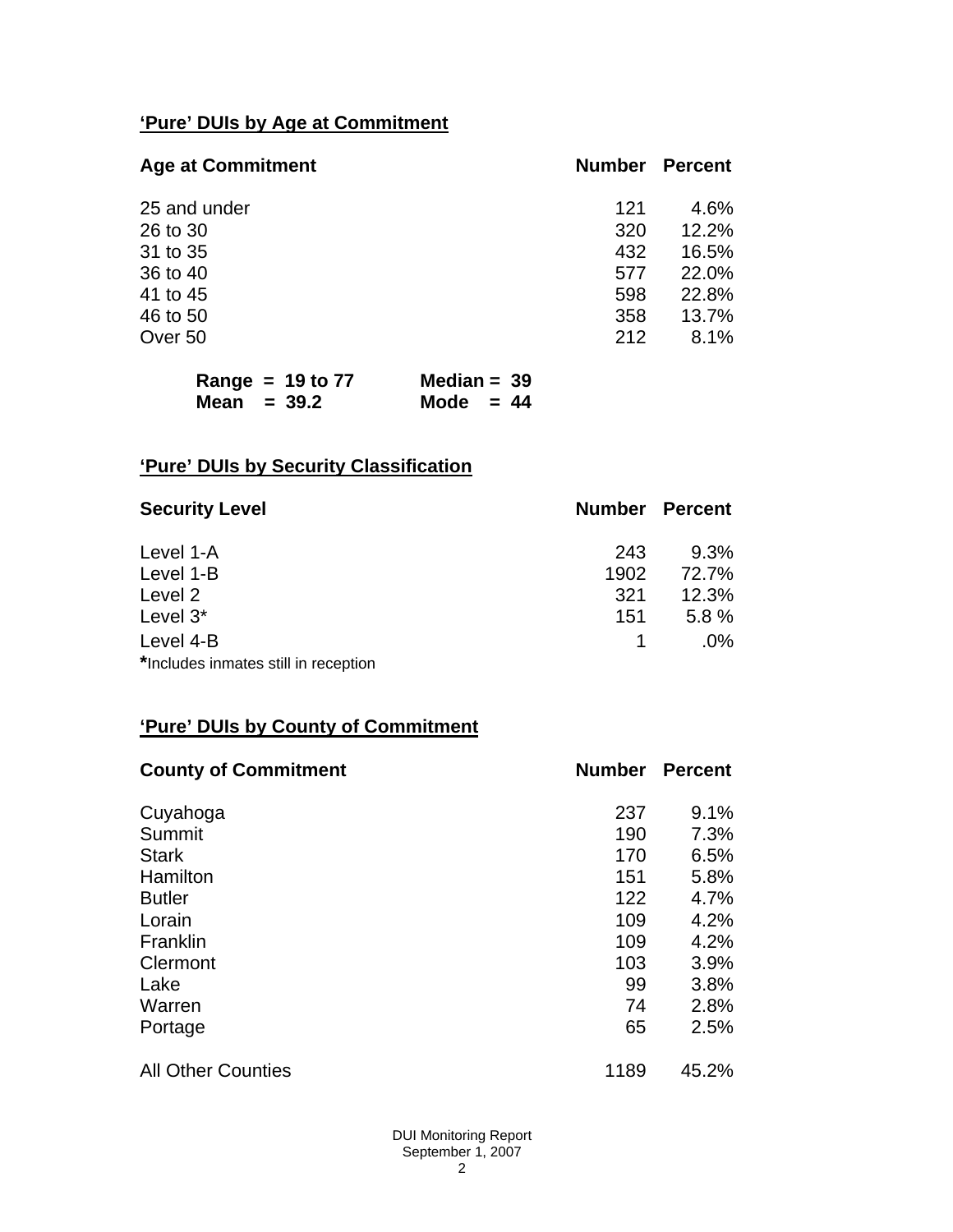# **'Pure' DUIs by Current Status**

| <b>Current Status</b>                  | <b>Number</b> | <b>Percent</b> |
|----------------------------------------|---------------|----------------|
| <b>Currently Incarcerated</b>          | 531           | 20.3%          |
| <b>Judicial Release</b>                | 423           | 16.2%          |
| <b>Released under PRC</b>              | 834           | 31.9%          |
| Released to Appeal Bond                |               | .3%            |
| <b>Furlough (Transitional Control)</b> | 96            | 3.7%           |
| <b>Vacated Sentence</b>                | 10            | .4%            |
| <b>Court Order</b>                     | 10            | .4%            |
| Death of Inmate                        | 15            | .6%            |
| Released at Expiration of Prison Term* | 690           | 26.4%          |

\*Released without post-release control; of the 1155 releases since January 2004, 603 were expiration of prison term (52.2%), compared with 232 inmates released onto PRC (which included 179 males who successfully completed the DUI IPP sentence reduction program, seven females who successfully completed the Camp Meridian IPP program and four females who completed the ORW education intensive program).

# **'Pure' DUIs by Length of Sentence (in months)**

| <b>Length of Sentence</b>           | <b>Number Percent</b> |                 |
|-------------------------------------|-----------------------|-----------------|
| Two Months (mandatory sentence)     | 61                    | 2.3%            |
| Three to Six Months                 | 309                   | 11.8%           |
| Seven to Eleven Months              | 237                   | 9.1%            |
| <b>Twelve Months</b>                | 664                   | 25.4%           |
| <b>Thirteen to Seventeen Months</b> | 223                   | 8.5%            |
| <b>Eighteen Months</b>              | 204                   | 7.8%            |
| Nineteen to Twenty-four Months      | 408                   | 15.6%           |
| <b>Twenty-five to Thirty Months</b> | 199                   | 7.6%            |
| Thirty-one to Thirty-five Months    | 2                     | $.1\%$          |
| Thirty-six to Forty-seven Months    | 168                   | 6.4%            |
| Forty-eight to Fifty-nine Months    | 100                   | 3.8%            |
| <b>Sixty Months or more</b>         | 42                    | 1.6%            |
| Mode<br>$= 12$ months<br>Mean       |                       | $= 18.7$ months |

 **Median = 14 months**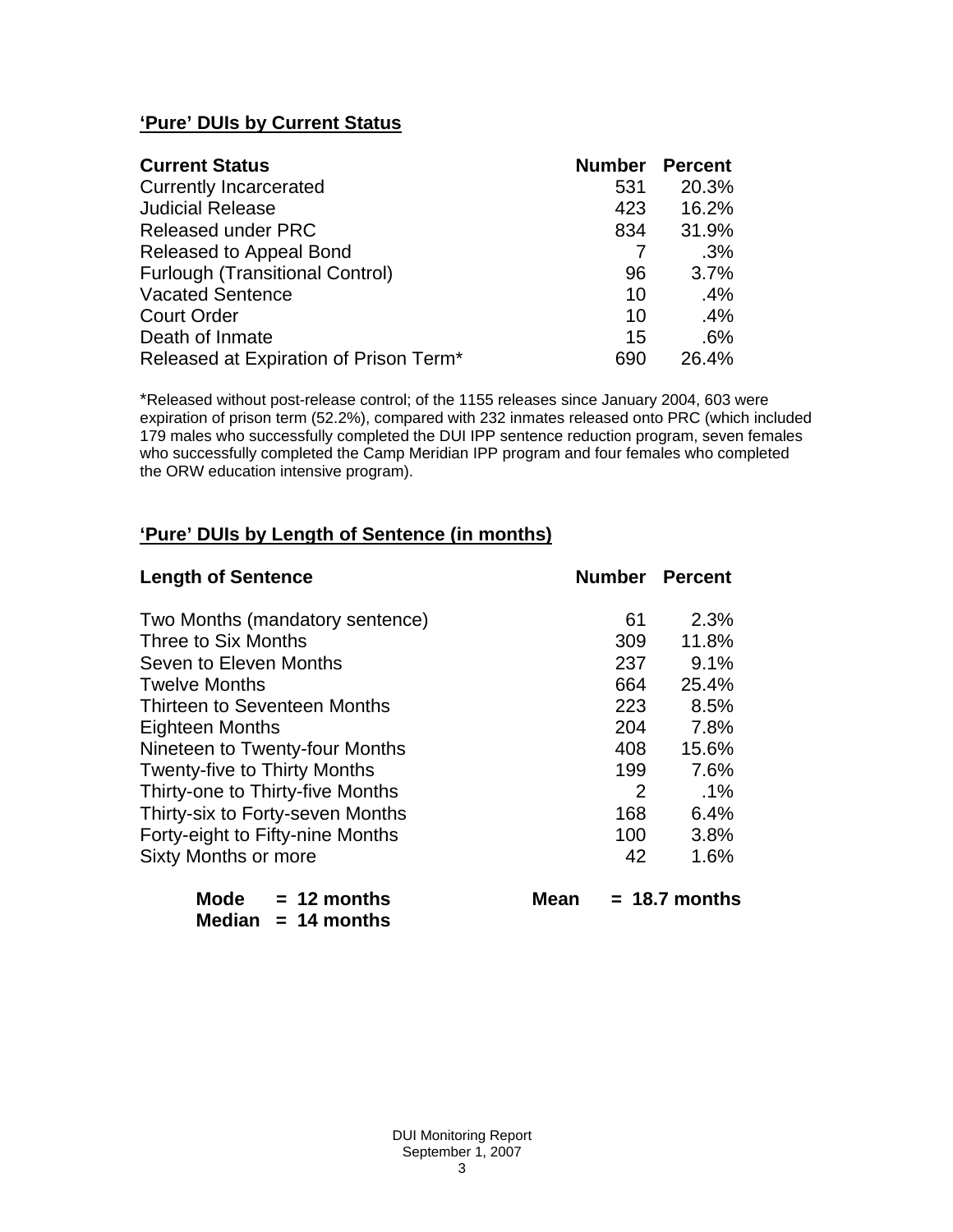# **'Pure' DUIs by Number of Prior Incarcerations**

| <b>Number of Prior Incarcerations</b> | <b>Number Percent</b> |          |
|---------------------------------------|-----------------------|----------|
| None                                  | 1559                  | 59.6%    |
| One                                   | 606                   | 23.1%    |
| Two                                   | 274                   | $10.5\%$ |
| Three or more                         | 179                   | 6.8%     |

### **'Pure' DUIs Currently Incarcerated by Parent Institution\* (9/1/07)**

| <b>Institution</b>                                    | <b>Number</b>  | <b>Percent</b> | # in<br>Camp   |
|-------------------------------------------------------|----------------|----------------|----------------|
| <b>Allen Correctional Institution</b>                 | 5              | 1.9%           |                |
| <b>Belmont Correctional Institution</b>               | 24             | 4.5%           | 15             |
| <b>Chillicothe Correctional Institution</b>           | 12             | 2.3%           |                |
| <b>Corrections Reception Center</b>                   | 27             | 5.1%           |                |
| Dayton Correctional Institution                       | 3              | .6%            |                |
| <b>Franklin Pre-Release Center</b>                    | 3              | .6%            |                |
| <b>Grafton Correctional Institution</b>               | 11             | 2.1%           |                |
| <b>Hocking Correctional Institution</b>               | 9              | 1.7%           |                |
| <b>Lake Erie Correctional Institution</b>             | 25             | 4.7%           |                |
| <b>Lebanon Correctional Institution</b>               | $\mathbf 1$    | .2%            |                |
| <b>London Correctional Institution</b>                | 20             | 3.8%           | 8              |
| <b>Lorain Correctional Institution</b>                | 27             | 5.1%           |                |
| <b>Madison Correctional Institution</b>               | $\overline{4}$ | .8%            |                |
| <b>Mansfield Correctional Institution</b>             | 30             | 5.7%           | 29             |
| <b>Marion Correctional Institution</b>                | 17             | 3.2%           | 4              |
| <b>Noble Correctional Institution</b>                 | 13             | 2.4%           |                |
| <b>North Central Correctional Institution</b>         | 7              | 1.3%           |                |
| <b>North Coast Correctional Treatment Facility</b>    | 148            | 27.9%          | $16***$        |
| <b>Northeast Pre-Release Center</b>                   | $\overline{2}$ | .4%            |                |
| <b>Oakwood Correctional Facility</b>                  | 3              | .6%            |                |
| Ohio Reformatory for Women                            | 24             | 4.5%           |                |
| <b>Ohio State Penitentiary</b>                        | $\overline{7}$ | 1.3%           | $\overline{7}$ |
| <b>Pickaway Correctional Institution</b>              | 79             | 14.9%          |                |
| <b>Richland Correctional Institution</b>              | 15             | 2.9%           |                |
| <b>Ross Correctional Institution</b>                  | 6              | 1.1%           | $\overline{2}$ |
| Southeastern Correctional Institution                 | $\overline{2}$ | .4%            |                |
| <b>Southern Ohio Correctional Facility</b>            | 1              | .2%            |                |
| <b>Toledo Correctional Institution</b>                | 1              | .2%            |                |
| <b>Trumbull Correctional Institution</b><br>$N = 531$ | 3              | .6%            | $3***$         |

\*Includes inmates out to court

\*\*In DUI IPP program at NCCTF (male)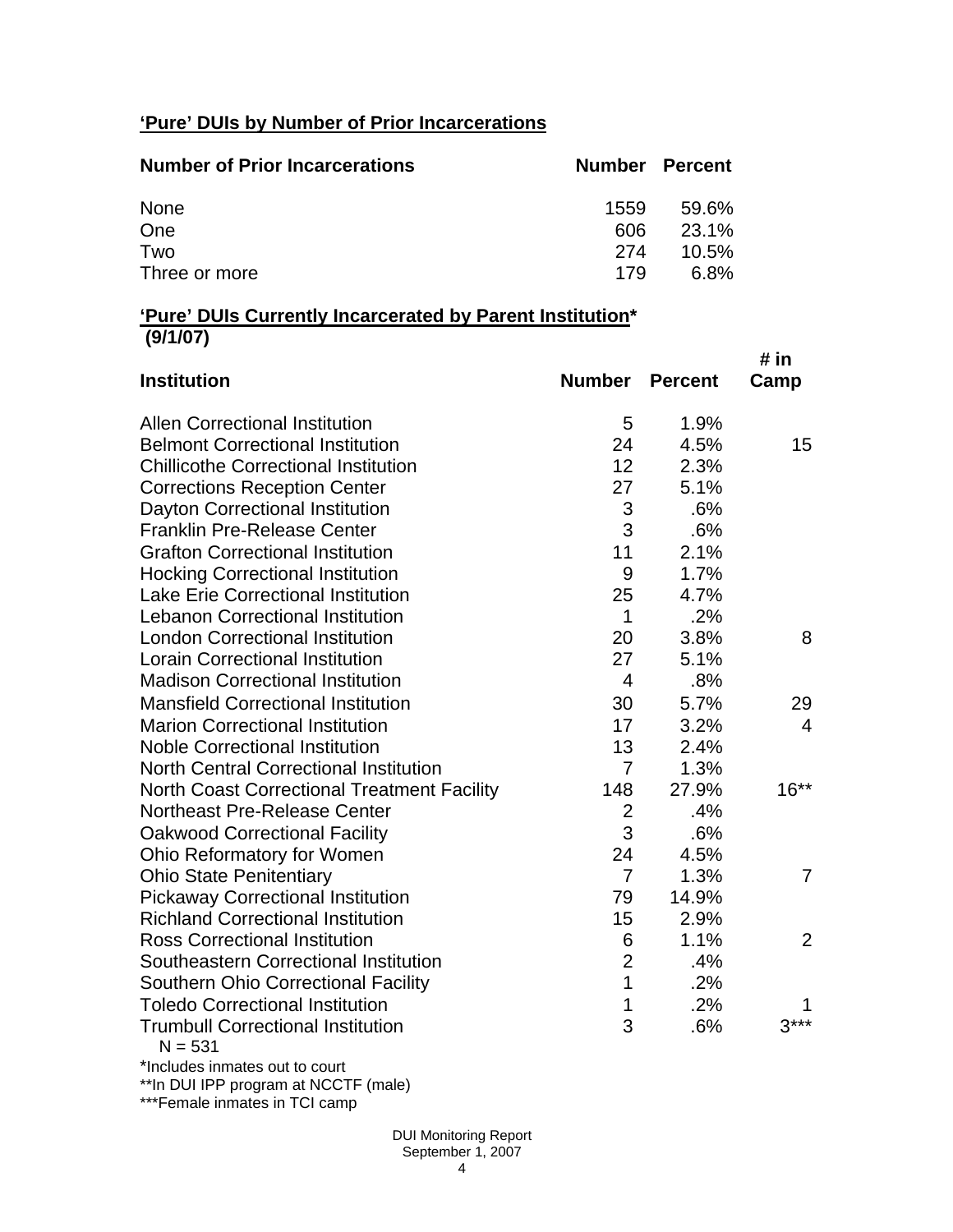# **'PURE' DUI OFFENDERS COMPARISON OF SELECTED RELEASE TYPES DEMOGRAPHICS AND TIME SERVED/TIME SAVED VARIABLES 9/1/07**

|                                                                                | <b>Release Types</b>        |                        |                                             |                                             |                      |                               |                                                               |                                                         |  |  |
|--------------------------------------------------------------------------------|-----------------------------|------------------------|---------------------------------------------|---------------------------------------------|----------------------|-------------------------------|---------------------------------------------------------------|---------------------------------------------------------|--|--|
| <b>Variables</b>                                                               | Post-<br>Release<br>Control |                        | IPP with<br>Post-<br>Release<br>Control**** |                                             | Judicial<br>Release  |                               | Expiration<br>of Sentence<br>with No<br>Supervision           |                                                         |  |  |
|                                                                                | $\mathsf{N}$                | $\%$ *                 | N                                           | $%$ *                                       | N                    | $\%$ *                        | $\mathsf{N}$                                                  | $\frac{9}{6}$                                           |  |  |
| <b>TOTAL</b>                                                                   | 451                         |                        | 370                                         |                                             | 423                  |                               | 690                                                           |                                                         |  |  |
| Race:<br>White<br>African-American<br><b>Native American</b><br>Asian<br>Other | 427<br>22<br>$\overline{2}$ | 94.7<br>4.9<br>$\cdot$ | 351<br>16<br>1<br>$\overline{2}$            | 94.9<br>4.3<br>$\cdot$ 3<br>$.6\phantom{0}$ | 401<br>21<br>1       | 94.8<br>5.0<br>$\overline{2}$ | 633<br>52<br>$\mathbf{1}$<br>$\overline{2}$<br>$\overline{2}$ | 91.7<br>7.5<br>$\cdot$ 1<br>$\cdot$ 3<br>$\overline{3}$ |  |  |
| Gender:<br>Male<br>Female                                                      | 431<br>20                   | 95.6<br>4.4            | 370                                         | 100.0                                       | 381<br>42            | 90.1<br>9.9                   | 646<br>44                                                     | 93.6<br>6.4                                             |  |  |
| Age:<br>Mean<br>Median<br>Mode                                                 | 37.6<br>37.0<br>36.0***     |                        | 38.3<br>39.0<br>42.0                        |                                             | 38.4<br>38.0<br>38.0 |                               | 39.4<br>40.0<br>44.0                                          |                                                         |  |  |
| <b>Commitment County:</b><br>Major Urban**<br><b>All Others</b>                | 199<br>252                  | 44.1<br>55.9           | 125<br>245                                  | 33.7<br>66.3                                | 131<br>292           | 31.0<br>69.0                  | 269<br>421                                                    | 40.0<br>60.0                                            |  |  |

\*Column totals = 100%

\*\*Cuyahoga, Franklin, Hamilton, Lucas, Montgomery, Stark and Summit

\*\*\*Multiple modes; lowest value is shown

\*\*\*\* Males completing the DUI IPP at NCCTF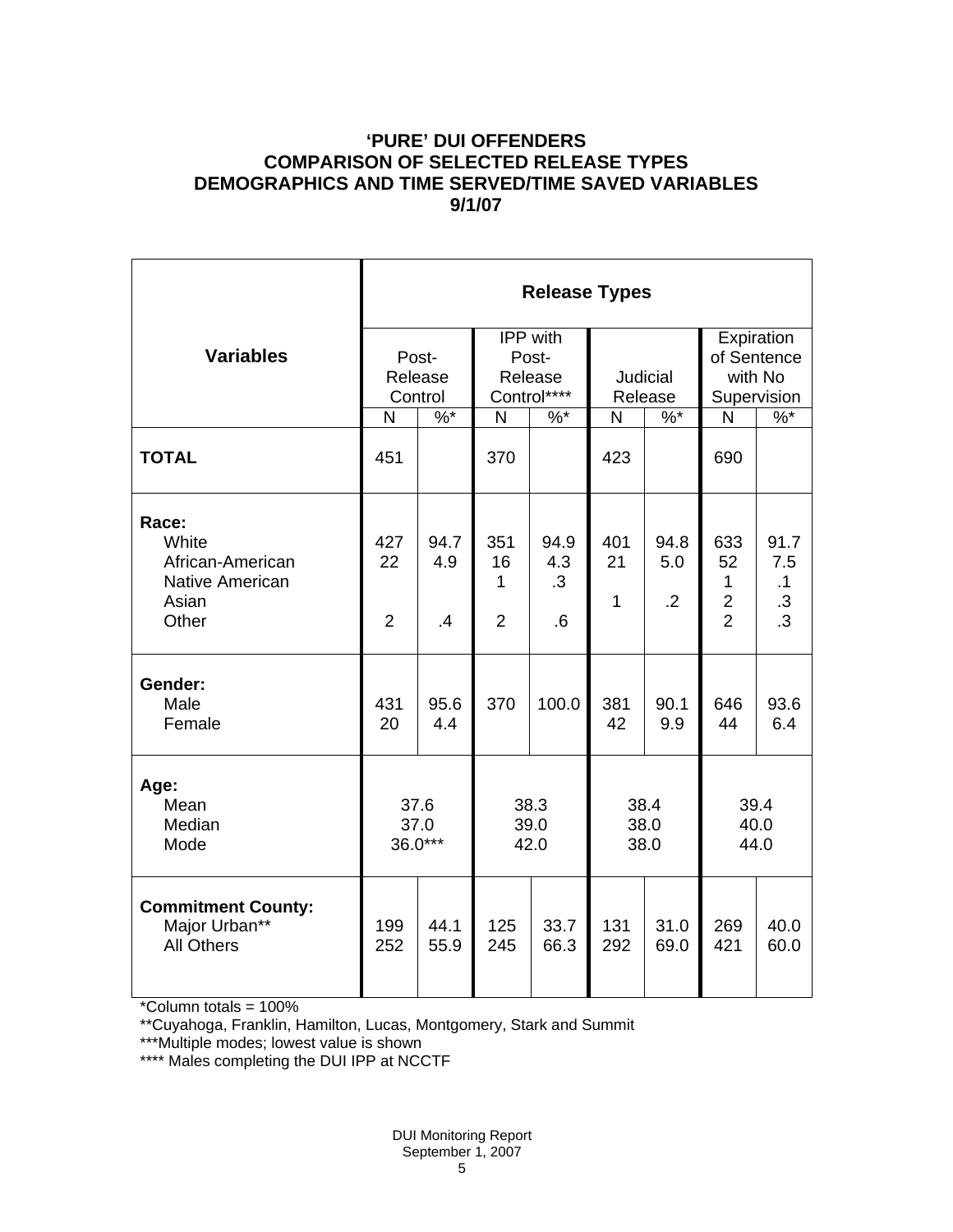|                                                                                       | <b>Release Types</b> |         |                        |        |                     |        |              |               |  |  |
|---------------------------------------------------------------------------------------|----------------------|---------|------------------------|--------|---------------------|--------|--------------|---------------|--|--|
|                                                                                       |                      |         | IPP with               |        |                     |        |              | Expiration of |  |  |
| <b>Variables</b>                                                                      |                      | Post-   | Post-                  |        |                     |        |              | Sentence      |  |  |
|                                                                                       |                      | Release | Release                |        | Judicial            |        | (with No     |               |  |  |
|                                                                                       | Control              |         | Control                |        | Release             |        | Supervision) |               |  |  |
|                                                                                       | N                    | $\%$ *  | N                      | $\%$ * | N                   | $\%$ * | N            | $\%$ *        |  |  |
| <b>Sentence Length</b><br>(Months):                                                   |                      |         |                        |        |                     |        |              |               |  |  |
| Mean                                                                                  | 11.7                 |         | 19.1                   |        | 20.5                |        | 14.3         |               |  |  |
| Median<br>Mode                                                                        | 12.0                 |         | 16.5                   |        | 18.0<br>12.0        |        | 12.0<br>12.0 |               |  |  |
|                                                                                       | 12.0                 |         | 12.0                   |        |                     |        |              |               |  |  |
| <b>Number of Priors:</b><br>None                                                      | 244                  | 54.1    | 252                    | 68.1   | 293                 | 69.3   | 403          | 58.4          |  |  |
| One                                                                                   | 108                  | 23.9    | 82                     | 23.0   | 73                  | 17.3   | 161          | 23.3          |  |  |
| Two                                                                                   | 48                   | 10.6    | 24                     | 6.5    | 35                  | 8.3    | 77           | 11.2          |  |  |
| Three or More                                                                         | 51                   | 11.3    | 9                      | 2.4    | 22                  | 5.2    | 49           | 7.1           |  |  |
| <b>Time Served (Months):</b>                                                          |                      |         |                        |        |                     |        |              |               |  |  |
| Mean                                                                                  | 9.2                  |         | 6.7                    |        | 6.0                 |        | 11.1         |               |  |  |
| Median                                                                                | 7.9                  |         | 5.5                    |        | 3.8                 |        | 8.9          |               |  |  |
| Mode                                                                                  | $4.6**$              |         | 5.7                    |        | 2.2                 |        | $5.7**$      |               |  |  |
| <b>Time Saved Through</b><br><b>Early Release (Months):</b><br>Mean<br>Median<br>Mode | N/A                  |         | 11.0<br>7.5<br>$6.1**$ |        | 14.0<br>12.0<br>9.2 |        | N/A          |               |  |  |

\*Column totals = 100%

\*\*Multiple modes; lowest value is shown